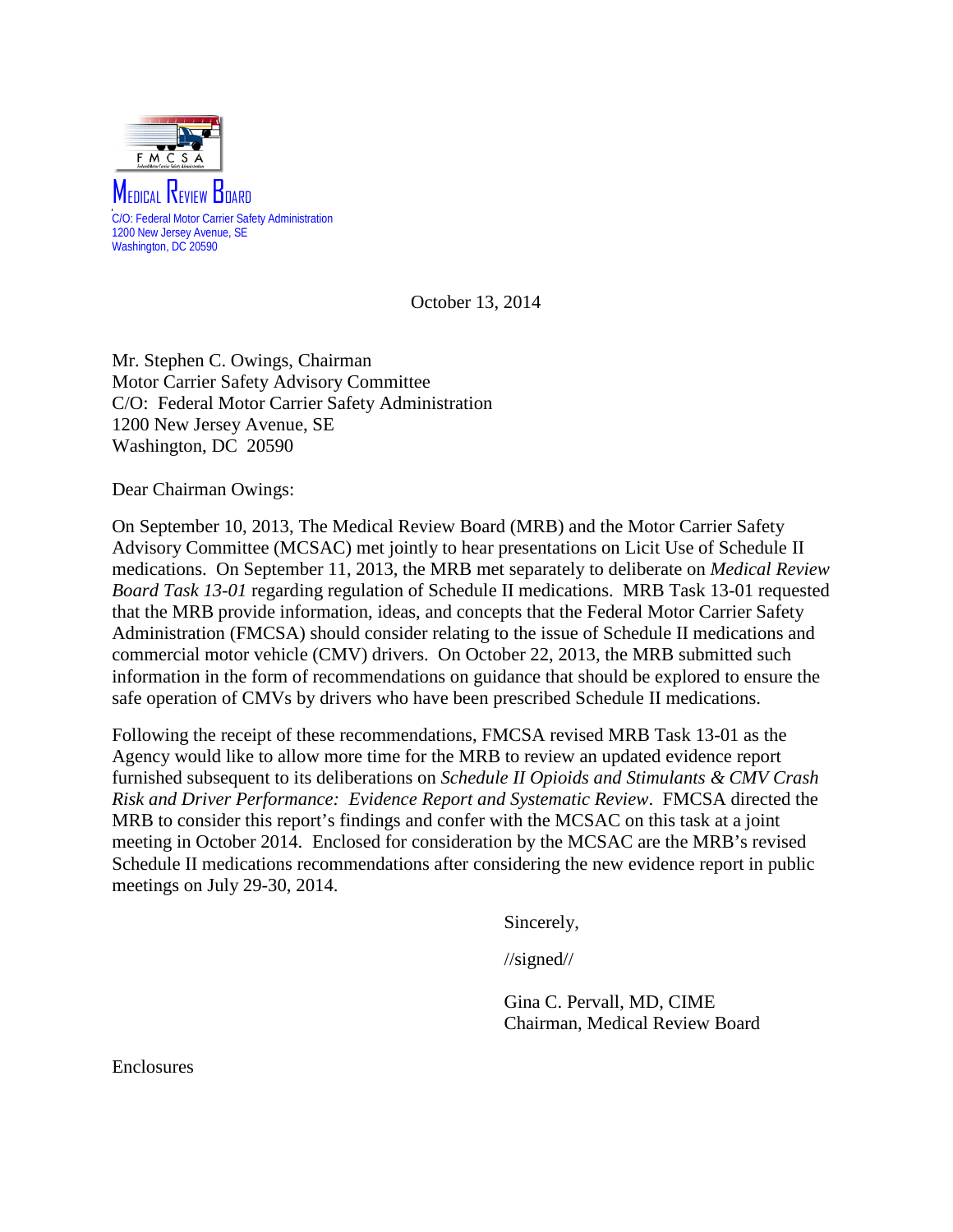### **MRB Task 13-01: Schedule II Controlled Substances and Commercial Motor Vehicle Drivers**

*Task 13-01: The MRB should prepare a letter report to the Agency presenting recommendations the Agency should pursue to ensure the safe operation of commercial motor vehicles (CMVs) by drivers who have been prescribed Schedule II medications.* 

*Originally assigned for completion in September 2013, the Agency would like to allow more time for the MRB to review an updated evidence report furnished subsequent to its deliberations on Schedule II Opioids and Stimulants & CMV Crash Risk and Driver Performance: Evidence Report and Systematic Review. FMCSA directs the MRB to consider the report's findings and confer with its colleagues on the Motor Carrier Safety Advisory Committee (MCSAC) on this task at a joint meeting in October 2014. The two committees would incorporate their recommendations into a letter report to the FMCSA Administrator, to be finalized and submitted by year's end.*

Introduction: The Medical Review Board (MRB) discussed the tasks, as noted below, in considering Task 13-01 to provide information, ideas, and concepts that the Federal Motor Carrier Safety Administration (FMCSA) should consider relating to the issue of Schedule II medications and CMV drivers in developing regulatory guidance for medical examiners, CMV drivers, prescribing physicians and motor carriers on medical certification of these CMV drivers. The MRB's tasks included the following:

- Review the updated evidence report, *Schedule II Opioids and Stimulants & CMV Crash Risk and Driver Performance: Evidence Report and Systematic Review*;
- Consider medical certification requirements of CMV drivers and issues relevant to Schedule II Medication use;

The MRB's review of the 2006 evidence, the 2014 updated evidence report, key questions outlined in the December 9, 2006 Expert Panel Commentary and Recommendations Report: Licit Schedule II Drug Use and Commercial Motor Vehicle Driver Safety, and existing Department of Transportation (DOT) regulatory guidance formed the basis of the following MRB recommendations. The MRB recommends the following by unanimous agreement with the exception of note of dissent regarding the CMV Driver Medication Questionnaire under Recommendation II.

### **I. Standardized CMV Driver Medication Questionnaire for Commercial Driver Medical Examiners**

A. The FMCSA should develop a standardized Medication Questionnaire to assist the Commercial Driver Medical Examiner (CDME) when reviewing prescription medications that have been disclosed by the Medical Review Officer (MRO) or CMV driver during the history and physical examination for certification.

### **II. Format of the Standardized CMV Driver Medication Questionnaire**

A. The MRB recommends that the standardized CMV Driver Medication Questionnaire referenced in Recommendation #1 include the following information and questions (see attached form):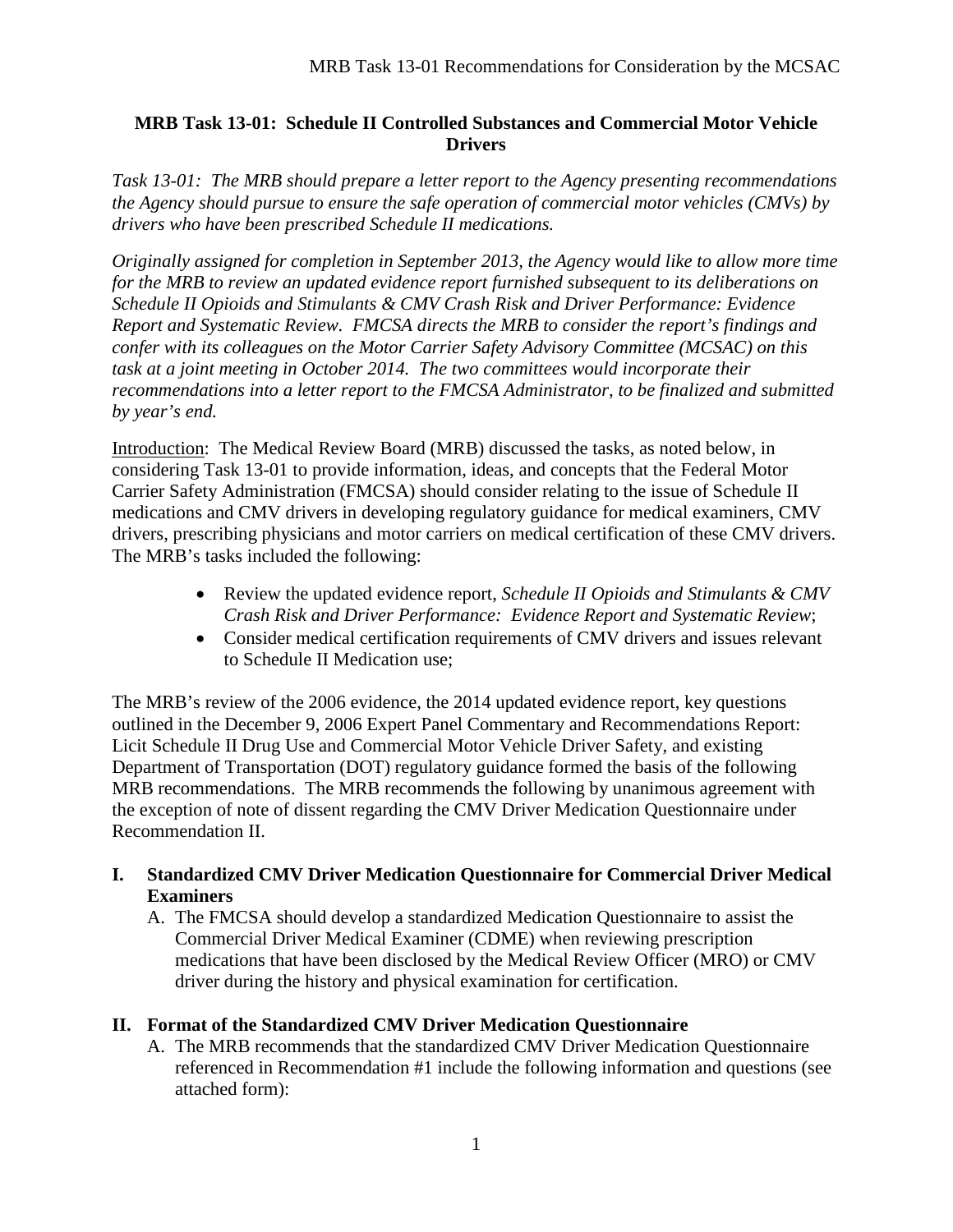- 1. Questionnaire should be titled *391.41 CMV Driver Medication Questionnaire*.
- 2. Questionnaire should request the following information:
	- a. Identifying name and date of birth (DOB) of the CMV driver.
	- b. Name, signature, date, address and contact information of the CDME.
	- c. Introductory paragraph stating purpose of the CMV Driver Medication Questionnaire.
	- d. Statements of *391.41(b)(12)* (Physical Qualifications of Drivers relating to driver use of scheduled substances) and *The Driver's Role,* as found in the Medical Examination Report form found at the end of *49 CFR 391.43 (Medical Examination; Certificate of Physical Examination)*.
	- e. Name, state of licensure, signature, address and contact information of the prescribing health care provider, as well as the date the form was completed.
- 3. Questionnaire should include the following questions:
	- a. Question 1 List all medications and dosages.
	- b. Question 2 What medical conditions are being treated with these medications?
	- c. Question 3 It is my medical opinion that, considering the mental and physical requirements of operating a CMV and with awareness of a CMV driver's role (consistent with *The Driver's Role* statement on page 2 of the form), I believe my patient: (1) has no medication side effects that would impair the ability to operate a CMV safely; and (2) has no medical condition(s) that would impair the ability to operate a CMV safely.
- 4. Note: One MRB member dissented to the CMV Driver Medication Questionnaire because he felt the explanatory statement should be expanded to include additional information.

### **III. Education for CDMEs Regarding Medications that may Impair Driver's Ability to Operate a CMV Safely**

- A. Several classes of medications have the potential to impair the driver's ability to operate a CMV safely.
- B. Therefore, FMCSA should educate the CDME regarding safety concerns related to these medications and advise the CDME that during the certification process particular attention should be given to the following classes of medications: Anticoagulants, Antivirals, Anxiolytics, Barbiturates, Chemotherapeutic Agents, Experimental, Hypoglycemic, Investigational, Mood-ameliorating, Motion Sickness, Narcotic, Sedating Antihistaminic, Sedative, Steroid drugs, and Tranquilizers; as well as medications with an FDA Black Box warning of side effects that include syncope, loss of consciousness, seizure provoking, arrhythmia, hypoglycemia, and psychosis.

### **IV. Review Updated Medical Expert Panel Report**

A. In the September 2014 joint meeting, the MRB and the MCSAC should consider the new evidence report, *Schedule II Opioids and Stimulants & CMV Crash Risk and Driver Performance: Evidence Report and Systematic Review*, and review the updated Medical Expert Panel Report based on the new evidence report.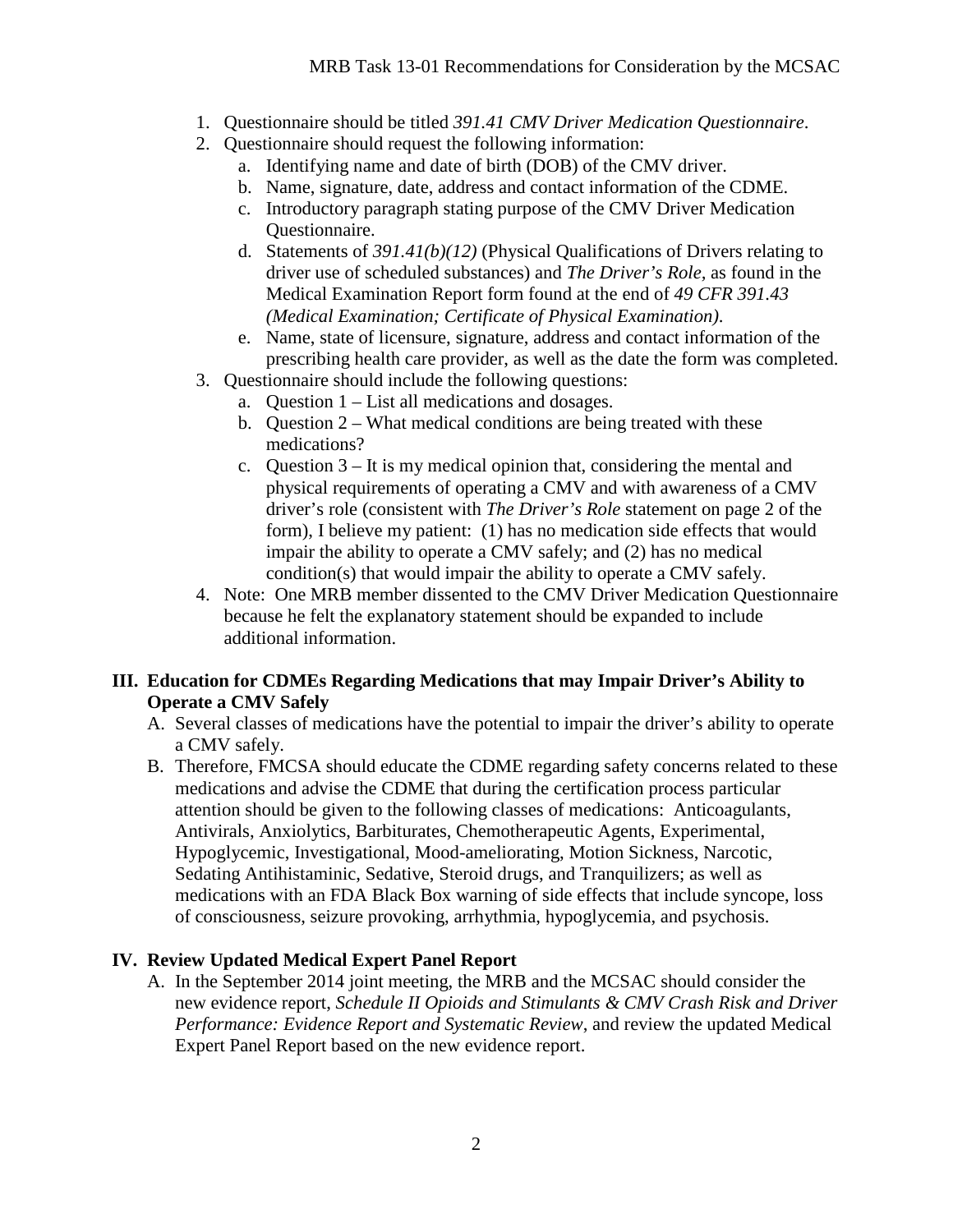# **V. Expert Panel Review of Potentially Impairing Medications**

A. The FMCSA should develop a panel of experts to review medications as well as categories of medications in order to develop lists of both medications that are permitted and potentially disqualifying medications, based on potential adverse side effects.

# **VI. Guidance Regarding CMV Driver Use of Narcotics**

- A. The MRB based this recommendation on its review of the updated evidence report, *Schedule II Opioids and Stimulants & CMV Crash Risk and Driver Performance: Evidence Report and Systematic Review*. Specifically, this recommendation is based on the following conclusions from the post-2006 evidence report:
	- 1. There is moderate evidence to support the contention that the licit use of opioids increases the risk of a motor vehicle crash and negatively impacts indirect measures of driver performance.
		- a. Several large and recent studies link opioid use to increased risk of driver fatalities, driver injury, crash risk, and unsafe driver actions.
	- 2. There is moderate evidence that licit use of opioids negatively impacts indirect measures of driver performance.
		- a. Studies generally found indicators of impairment, especially for drug-naïve individuals. Impairment was most pronounced on psychomotor vigilance tasks related to pertinent driving skill such as attention, vision, auditory perception, and reaction time.
	- 3. There is weak evidence to support the contention that licit use of stimulants and other Schedule II medications increases the risk of a motor vehicle crash.
- B. MRB Recommendations: The MRB believes that a driver should not be qualified medically to operate a CMV while he/she is under treatment with narcotics or any narcotic derivative without exception.
	- 1. However, while the current exception remains in the Federal Motor Carrier Safety Regulations (FMCSRs) (see 49 CFR 391.41(b) $(12)(ii)$ ), the MRB recommends that FMCSA provide the following guidelines regarding use of narcotics to CDMEs:
		- a. A CDME should consider whether the underlying medical condition requiring the use of the narcotic(s) is sufficiently impairing to affect whether a driver is medically qualified to perform safety-sensitive duties, including driving a CMV.
		- b. A driver should not be under the influence of narcotics while performing safety-sensitive duties, including driving a CMV.
		- c. If a driver uses narcotics while off duty, he/she must not use the narcotic for a minimum of 8 hours (if using short-acting narcotics) or 12 hours (if using long-acting narcotics) before resuming safety-sensitive duties, including driving a CMV.
		- d. The CDME should consider using the CMV Driver Medication Questionnaire or similar document to aid in determining the qualification of the driver. The CDME should obtain medical records and ensure that the use of the narcotic medication(s) or narcotic derivative is consistent with current best practices for chronic pain and disease management.